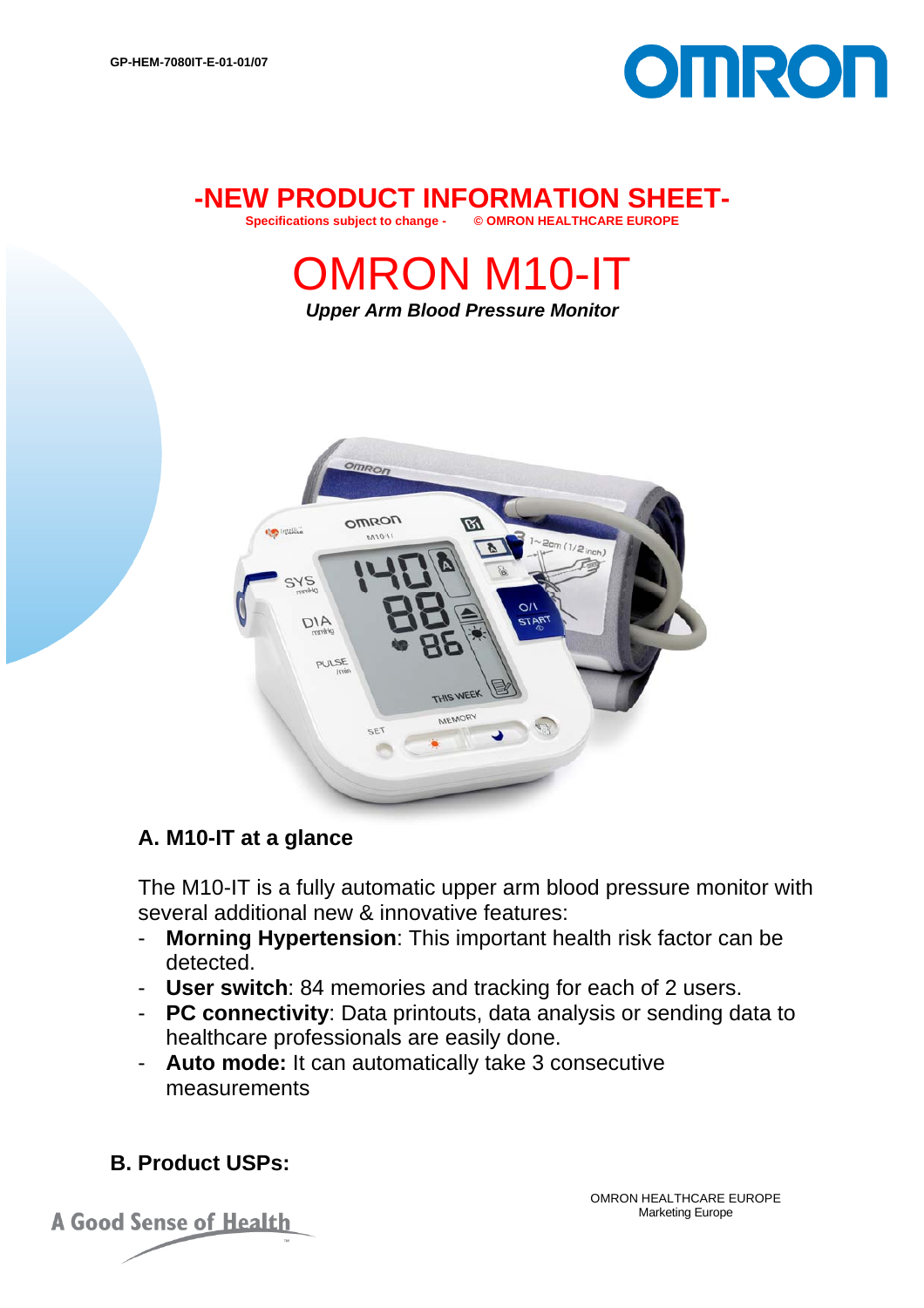

#### • **Morning Hypertension detection function:**

Many patients show their highest blood pressure values in the morning. The "morning surge" goes parallel with higher rates of stroke and heart attacks.

Detecting Morning Hypertension allows preventive action against those risks!



• **User switch** with 84 memories and tracking (morning / evening) for each of 2 users. Guest mode possible.



• Several **averaging modes** for morning, evening and auto

measurements



• **PC connectivity:** Data printouts, data analysis or sending data to healthcare professionals are easily done.

USB cable and Software CD ROM are both included.

• **Comfort Cuff:** Fits arm circumference of 22-42 cm (Medium to Large), is easy to apply and comfortable to use.





• **Detects & indicates irregular pulses** and only shows reliable BP results. • **Intellisense** comfort



- inflation: only pumps as high as necessary
- **Speedy measurement & 1-buttonoperation:**  Pressing the large blue button is

enough to perform a measurement.

- **Large 3-fold display** showing all parameters at one view
- **Icons** instead of text: Easy understanding for everyone



**A Good Sense of Health** 

OMRON HEALTHCARE EUROPE Marketing Europe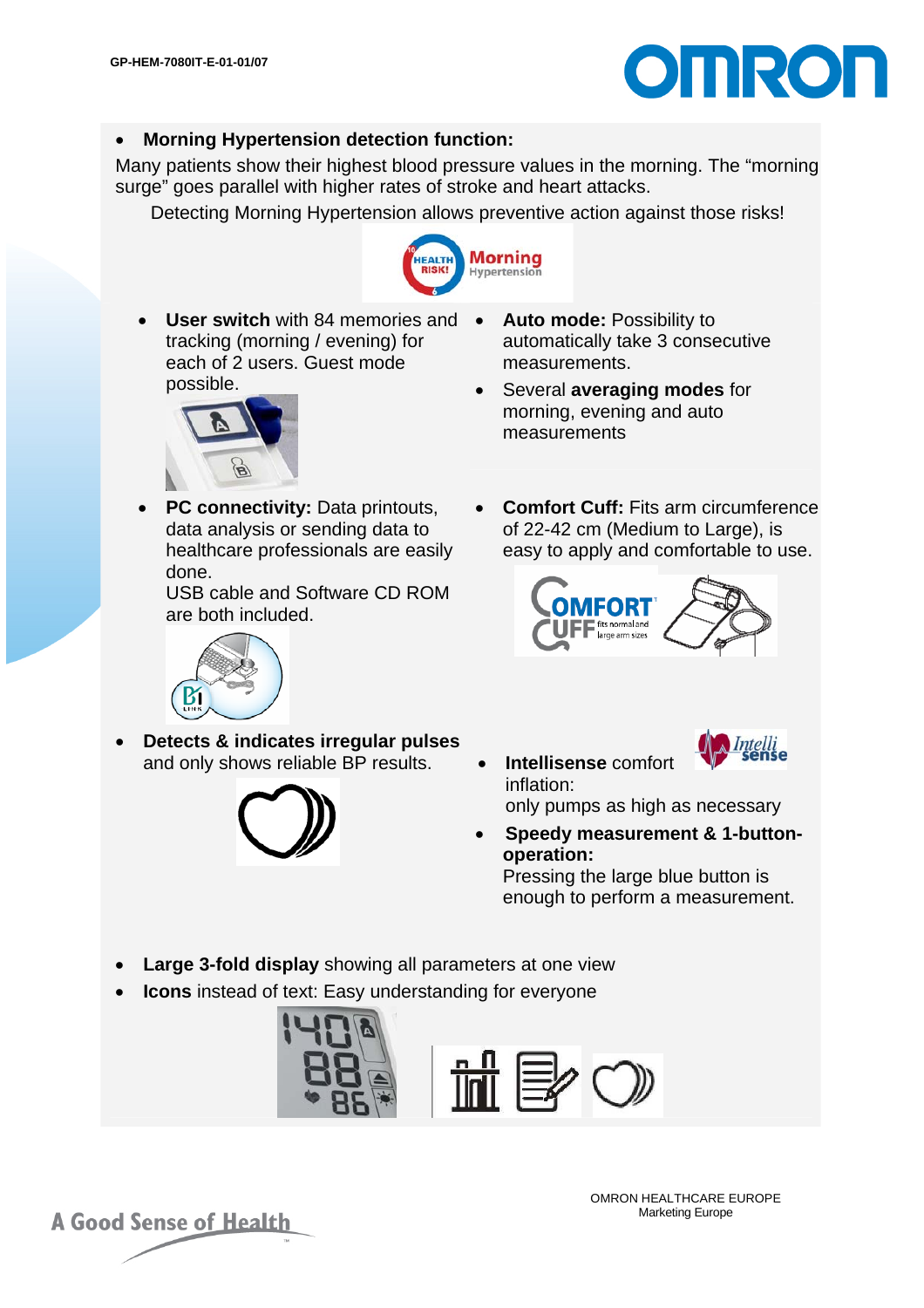

## **C. Product Description:**

This premium level fully automatic blood pressure monitor is tailor-made for comfortable, quick and accurate blood pressure monitoring.

But it offers much more as it allows detecting and keeping track of Morning Hypertension. Those high morning blood pressure values typical for many patients go parallel with high rates of stroke and heart attack, the 2 main risk factors of hypertension. Detection of Morning Hypertension enables the patient and his doctor to prevent those risks!

#### *M10-IT – Blood Pressure Monitoring for Active Prevention*

The Auto mode gives the possibility to automatically perform 3 consecutive measurements, the time interval can be defined individually.

Studies suggest to not only perform single measurements but to also to calculate average values of 3 short term sequential measurements or to calculate a daily average of 3 measurements. This gives better information on the long-term development of the blood pressure and disregards single non-typical measurements. The guidelines of the European Society of Hypertension even suggest averaged values of home measurement as a substitute for 24h measurements:

*Journal of Hypertension 2003, 21:1011–1053:* 

"As indicated in Table 5, physicians should diagnose isolated office hypertension whenever office blood pressure is >140/90 mmHg at several visits while 24-h ambulatory blood pressure is 125/80 mmHg. Diagnosis can also be based on home blood pressure values (average of several day readings ,135/85 mmHg)."

A user switch allows to switch easily between 2 users. The M10-IT stores up to 84 measurements with date and time for each of the 2 users. Several average values for morning, evening and auto-mode measurements can be displayed.

A guest measurement is, of course, possible.

By means of the PC connectivity, the user can easily perform data printouts, data analysis and sending data to his healthcare professional. The necessary USB cable and Software CD ROM are both included.

The Intellisense™ technology ensures that the right inflation pressure is automatically detected. The device does not inflate too high and avoids painful measurements. If it detects irregular pulses, it advises to repeat the measurement and doesn't show the result; only the accurate results are displayed. In addition, irregular pulses are indicated with an icon.

OMRON HEALTHCARE EUROPE Marketing Europe

**A Good Sense of Health**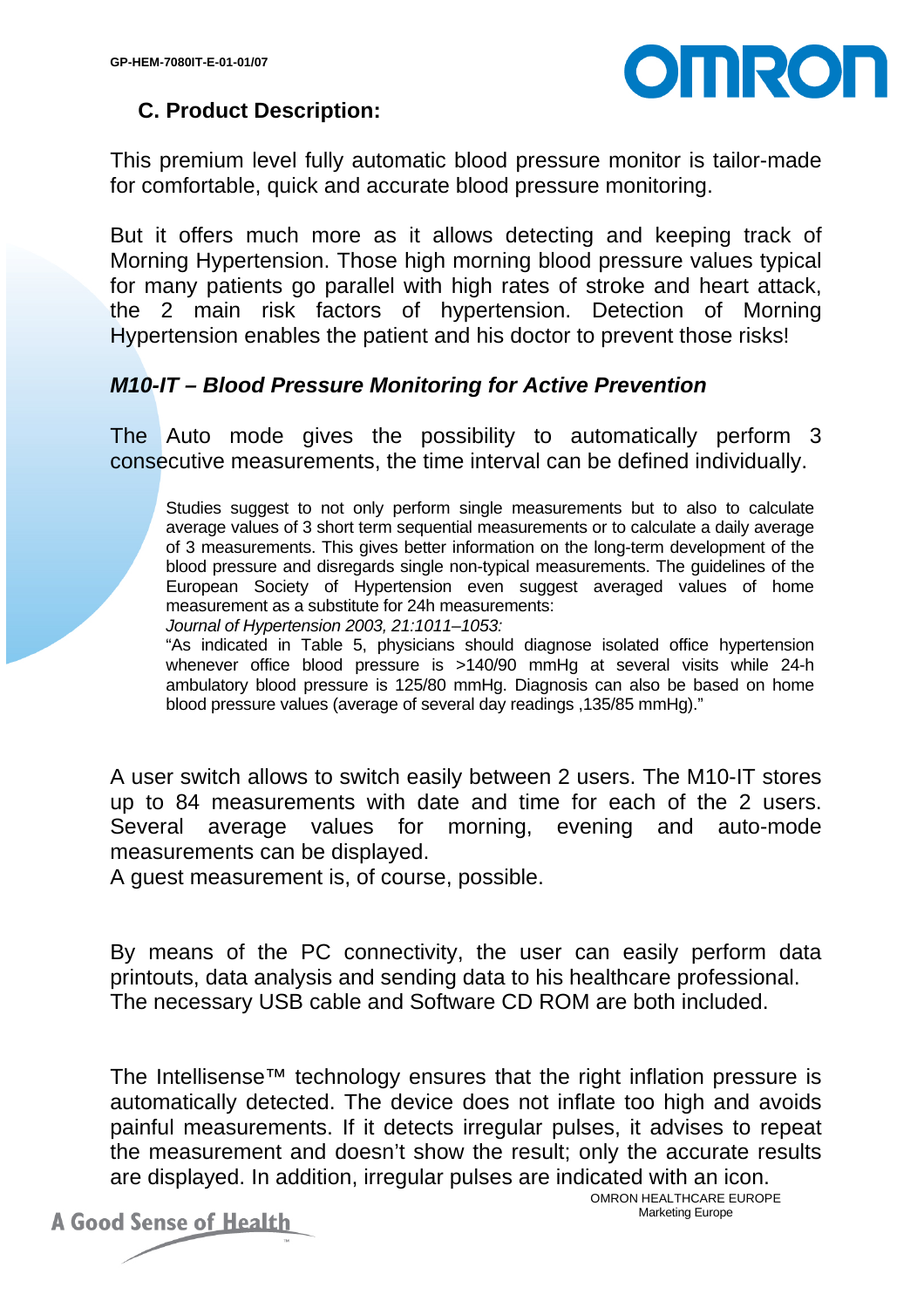

Omron's Comfort Cuff enables one product to offer two cuff sizes (medium and large / 22 - 42 cm). This unique cuff is extremely easy for the user to put on and is more comfortable than a regular soft cuff.

For users who want to verify if their BP is within the recommended level (below 135/85 mmHg), a little symbol is indicating if the measurement results are out of this range.

All those features are easily understood and operated. With the new M10-IT, home blood pressure measurement reaches its next stage!

The OMRON M10-IT is supplied with storage bag, a set of batteries, blood pressure diary, Software CD ROM, USB cable, guarantee card and Instruction Manual. Optional, a net-adaptor is available.



![](_page_3_Picture_8.jpeg)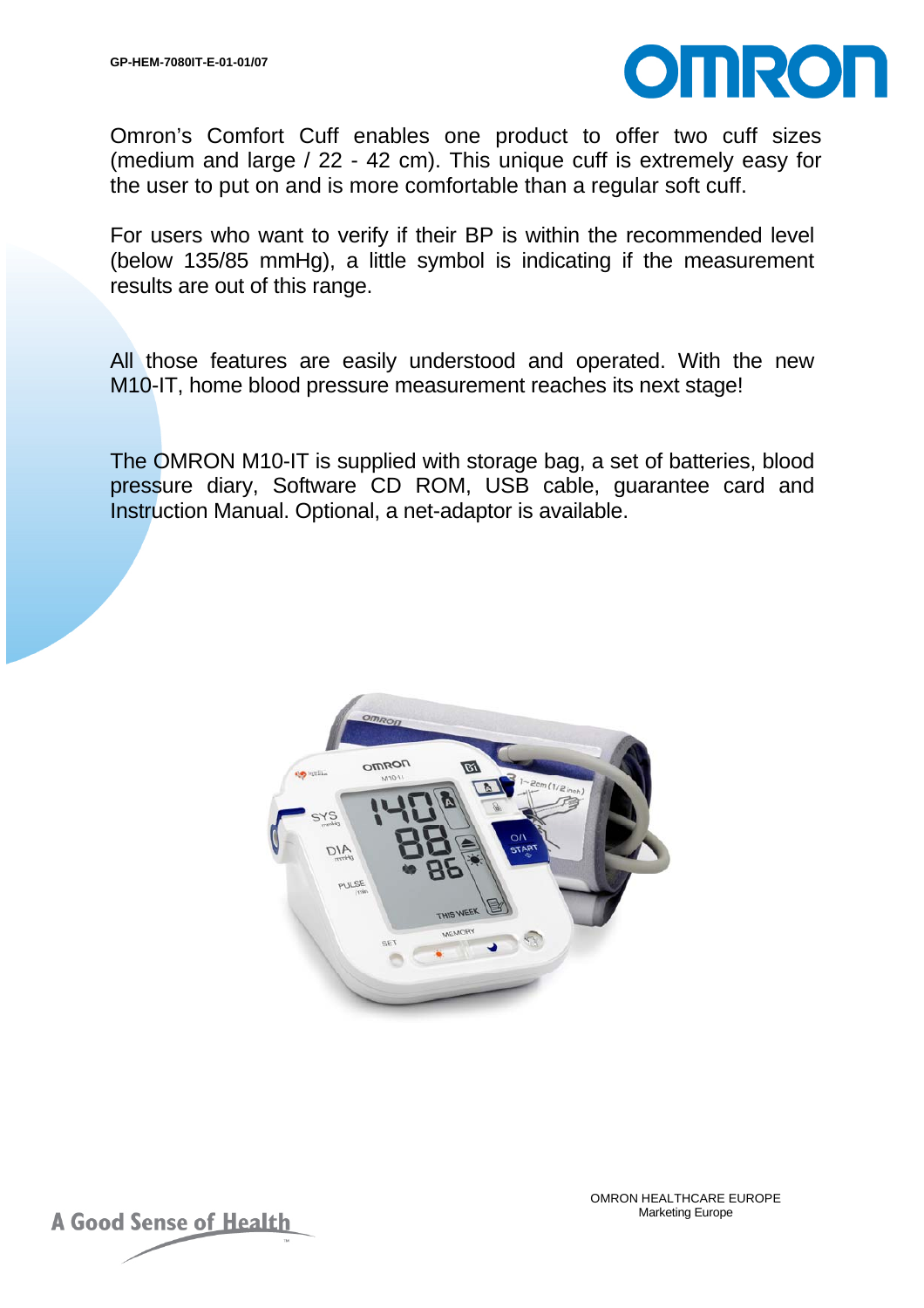![](_page_4_Picture_1.jpeg)

### **D. Product Positioning – Product Marketing:**

The product is positioned as a premium product with a lot of interesting quality features plus an added medical value (see USPs for details).

It offers optimal visibility, easy one-button operation and comes with a Comfort Cuff covering most patients' arms (22-42cm). The user switch and 2x84 memories, together with the averaging mode and the PC connectability, make it really easy to document readings for further analysis by a healthcare professional. Other than just displaying irregular heartbeats (Microlife, AND, BOSO), M10-IT detects if irregular heartbeats jeopardize the measurement quality and displays only valid results. Irregular heartbeats are displayed with a little icon.

With the detection of Morning Hypertension, the M10-IT allows to take preventive action against stroke and heart attack as the 2 main hypertension-associated risks.

#### Price positioning

The price positioning is premium, above the M6 Comfort.

#### **Users**

Potential users include the core group of users of a BPM, but also people with high interest in their personal health status or wishing to analyse their BP data on their personal computer.

Also, with its large display / buttons and the Omron-typical easy operation it is ideal for people with poor eyesight (frequently caused by diabetes).

A typical 2-person household will further benefit from the user-switch and the 84 memories per user. There is no need to immediately write down the readings, both persons can measure e.g. several times daily for several weeks and can thereafter notice the values in their blood pressure passes. Mobile working people can quickly measure wherever they are (M10-IT is battery operated) and document the readings when returning home.

Healthcare professionals can recommend the M10-IT to identify a possible Morning Hypertension in their patients and to then start preventive action.

Product Promotion

![](_page_4_Picture_14.jpeg)

**A Good Sense of Health**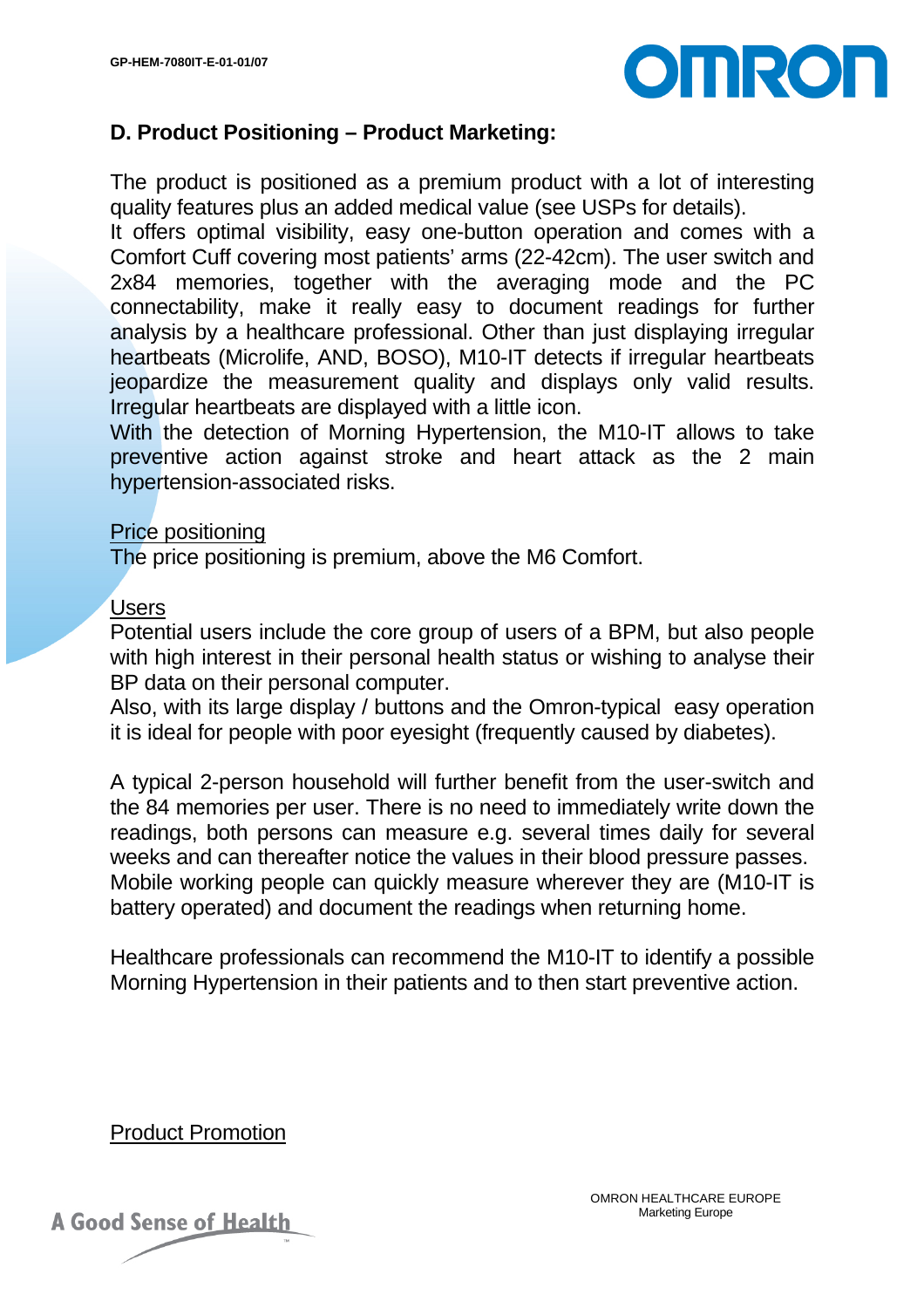![](_page_5_Picture_1.jpeg)

The M10-IT is a BPM with a unique additional medical value as it allows to discover and act against the health risk Morning Hypertension. Promotion of the M10-IT gives additional and new promotion chances and challenges: Next to addressing the above mentioned product features / USPs, promotion of the Morning Hypertension concept allows to gain medical reputation and a competitive edge.

Next to the pharmacists and his personnel, the doctors play a key role as influencers and advocate of the patient.

The Promotion Map graph below shows the different promotion tools that can be used to address M10-IT / Morning Hypertension to the different players involved.

![](_page_5_Figure_5.jpeg)

**A Good Sense of Health** 

OMRON HEALTHCARE EUROPE Marketing Europe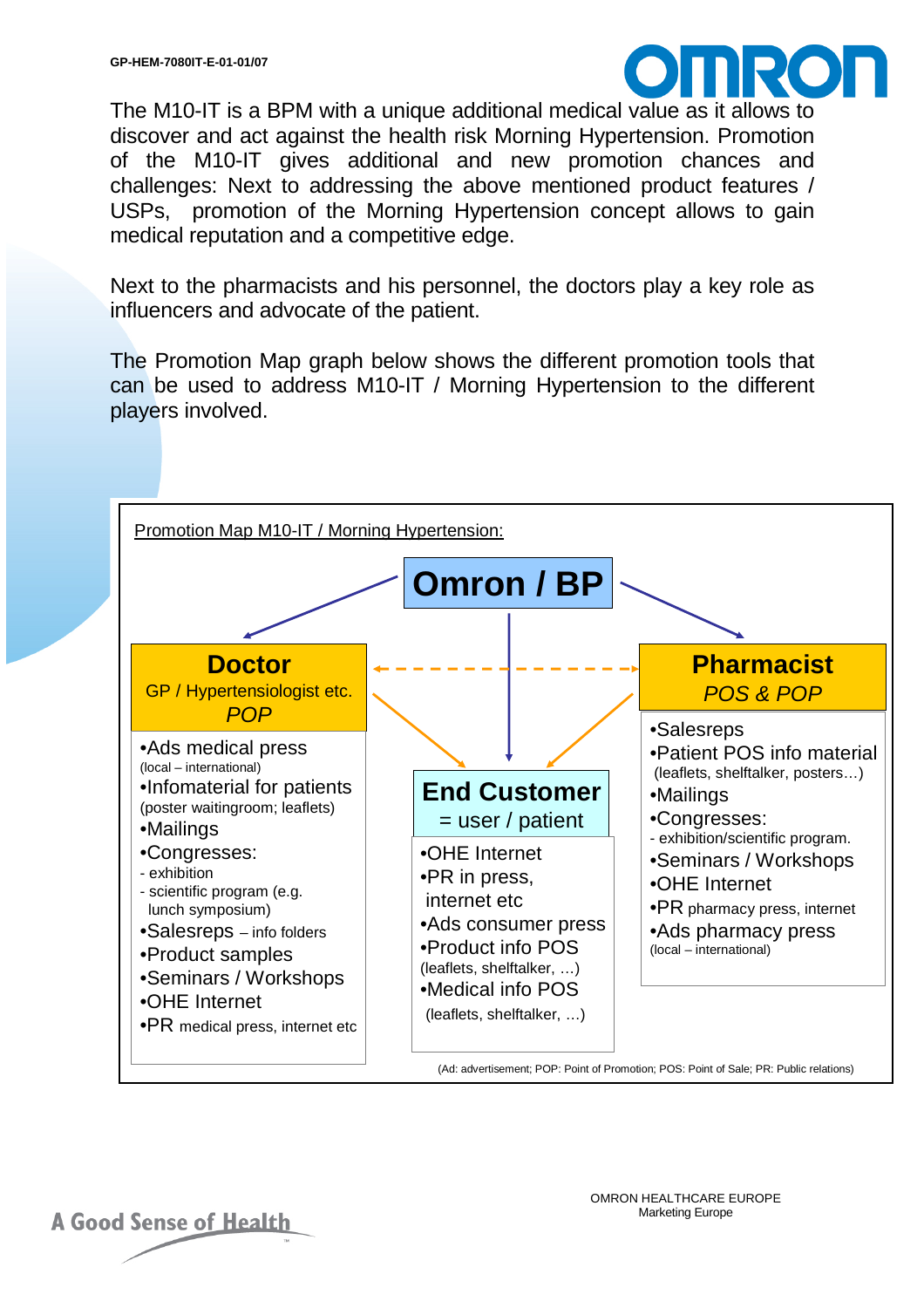# **E. Product Specifications**

![](_page_6_Picture_2.jpeg)

| <b>Product Description</b>          | Digital Automatic Blood Pressure Monitor                                                                                        |  |  |
|-------------------------------------|---------------------------------------------------------------------------------------------------------------------------------|--|--|
| Model                               | OMRON M10-IT (HEM 7080IT-E)                                                                                                     |  |  |
| Display                             | <b>LCD Digital Display</b>                                                                                                      |  |  |
| <b>Measurement Method</b>           | Oscillometric method                                                                                                            |  |  |
| <b>Measurement Range</b>            | Blood Pressure: 0mmHg to 299mmHg                                                                                                |  |  |
|                                     | Pulse: 40 to 180/min.                                                                                                           |  |  |
| Memory                              | 2 x 84 measurements with date and time                                                                                          |  |  |
| Accuracy                            | Blood Pressure: ±3 mmHg                                                                                                         |  |  |
|                                     | Pulse: ±5% of display reading                                                                                                   |  |  |
| Inflation                           | Fuzzy-logic controlled by electric pump                                                                                         |  |  |
| <b>Deflation</b>                    | Automatic pressure release valve                                                                                                |  |  |
| <b>Pressure Detection</b>           | Capacitive pressure sensor                                                                                                      |  |  |
| <b>Power Source</b>                 | 4 "AA" batteries 1.5V or AC/DC adapter (option, 6V = 4W)                                                                        |  |  |
| <b>Battery life</b>                 | Capacity of new alkaline batteries is maximum 1400 measurements                                                                 |  |  |
| Operating temperature /<br>Humidity | +10 $\degree$ C to +40 $\degree$ C                                                                                              |  |  |
|                                     | Maximum: 30% to 90% RH                                                                                                          |  |  |
| Storage Temperature /<br>humidity   | -20 $\mathrm{^{\circ}C}$ to +60 $\mathrm{^{\circ}C}$                                                                            |  |  |
|                                     | Maximum: 10% to 95% RH                                                                                                          |  |  |
| Console Weight                      | Approximately 420g without batteries                                                                                            |  |  |
| <b>Cuff Weight</b>                  | Approximately 240g                                                                                                              |  |  |
| <b>Outer dimensions</b>             | Approximately 155 (w) mm x 84 (h) mm x 131 (l) mm                                                                               |  |  |
| Cuff dimensions                     | Approximately 152 mm x 600 mm<br>(Cuff: arm circumference 22 to 42 cm)                                                          |  |  |
| Package Content                     | Comfort cuff, instruction manual, storage bag, battery set, guarantee card,<br>blood pressure pass, Software CD ROM, USB cable. |  |  |
| Accessories                         | Omron netadapter Q (AC/DC adapter $6V = 4W$ )                                                                                   |  |  |

Note: Subject to technical modification without prior notice.

A Good Sense of Health